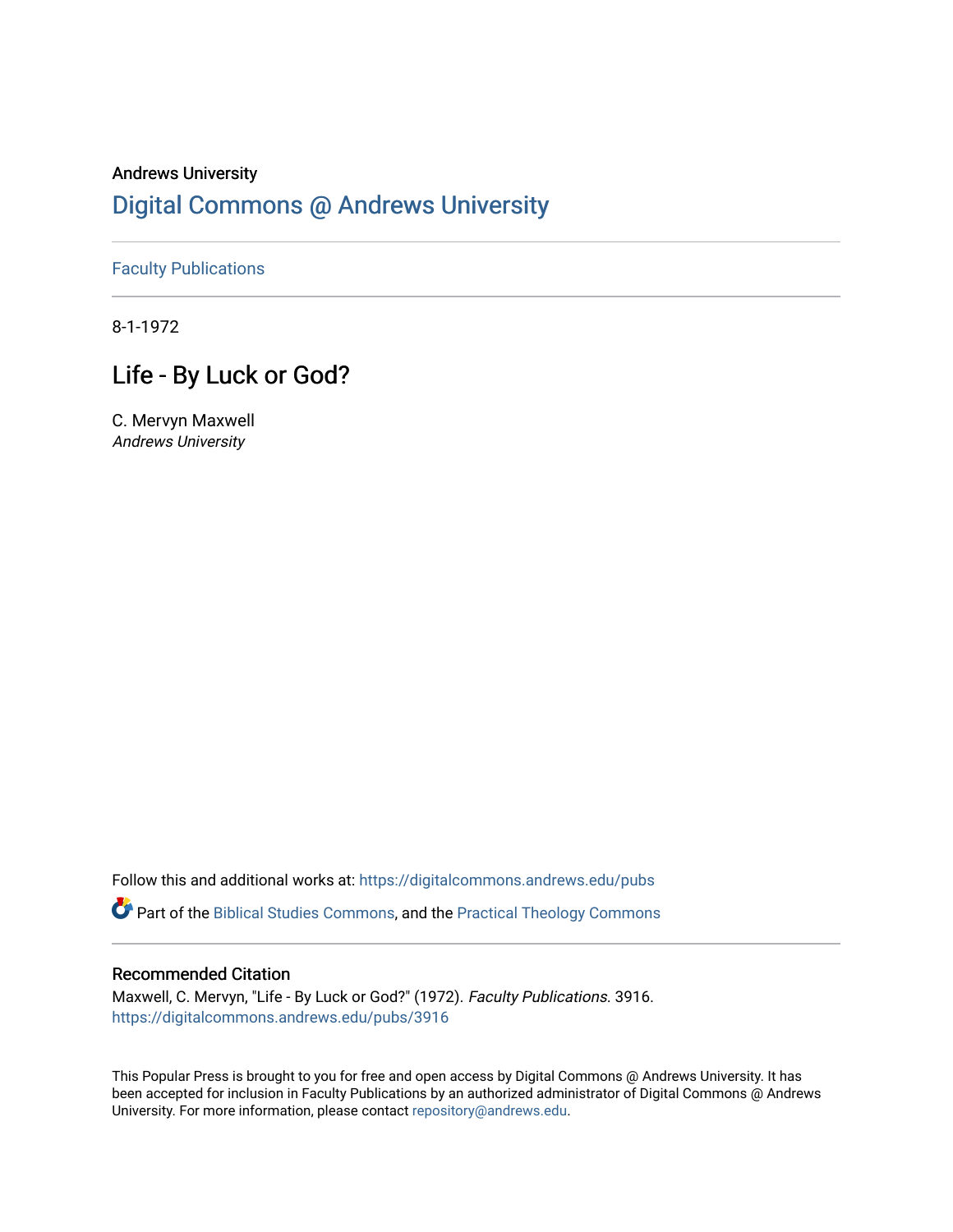# **Lire by Luck on by God? C. Mervyn Maxwell**

*Be careful. If you have believed evolution, this article may change your whole way of thinking.* 

The origin of life on earth can far more rationally be attributed to the work of an intelligent Deity than to the fickle whims of Lady Luck.

As a matter of fact, attributing creation to Lady Luck is becoming intellectually less respectable the more science discovers about the complexity of the problems involved.

In 1952 the Nobel prizewinning physicist Harold Urey, then of the University of Chicago, suggested that the first living cell may have come into existence as the result of a lightning flash searing its way through a smoggy primeval atmosphere composed of hydrogen, ammonia, water vapor, and methane. Not that the lightning could have alchemized a living cell at a single stroke; but it might, Dr. Urey proposed, have combined the gases into a number of different amino acids, and these in turn might have combined into proteins, and these, in their turn, might have combined themselves into the first living cell.

In 1955, only three years later, one of Dr. Urey's students, Stanley Miller, mixed the four suggested ingredients in a bottle, discharged an electric spark through them for a week, and discovered on analyzing the result that he had indeed brought about the formation of a number of different amino acids. I well remember the excitement his achievement occasioned. Man was about to demonstrate in the labora-

tory the manner in which life on

this earth began. Or was he?

Suppose the earth *was* at some time in the long-distant past draped with the necessary four-component atmosphere. Suppose the lightning did play through it with continuous and cacophonous abandon. Suppose amino acids by the million did rain down day after day from this agitated air into the primitive ocean below it. What are the chances that the *right* amino acids would have linked up with each other in the *right* order to form a protein molecule?

The answer is fantastic!

Amino acids occur in nature today in an almost infinite variety, and living protein molecules as we know them are highly complex. Unless every needed amino acid is present in a protein molecule, and located within it in its own rightful place, the molecule simply cannot function properly if at all.

In 1964 Malcolm Dixon and Edwin Webb, on page 667 of their standard reference work, *Enzymes,*  pointed out to their fellow evolutionist that—depending on the laws of chance arrangement alone—in order to get the needed amino acids close enough to form a given protein molecule there would be required a total volume of amino-acid solution equal to  $10^{50}$  times the volume of our earth.

The term 10<sup>50</sup> does not indicate a multiplication factor of fifty but of a one with fifty zeros after it. This means that only if you had a solution saturated with amino acids, and only if you had a quantity of this solution sufficient to fill a mixing bowl equal in capacity to one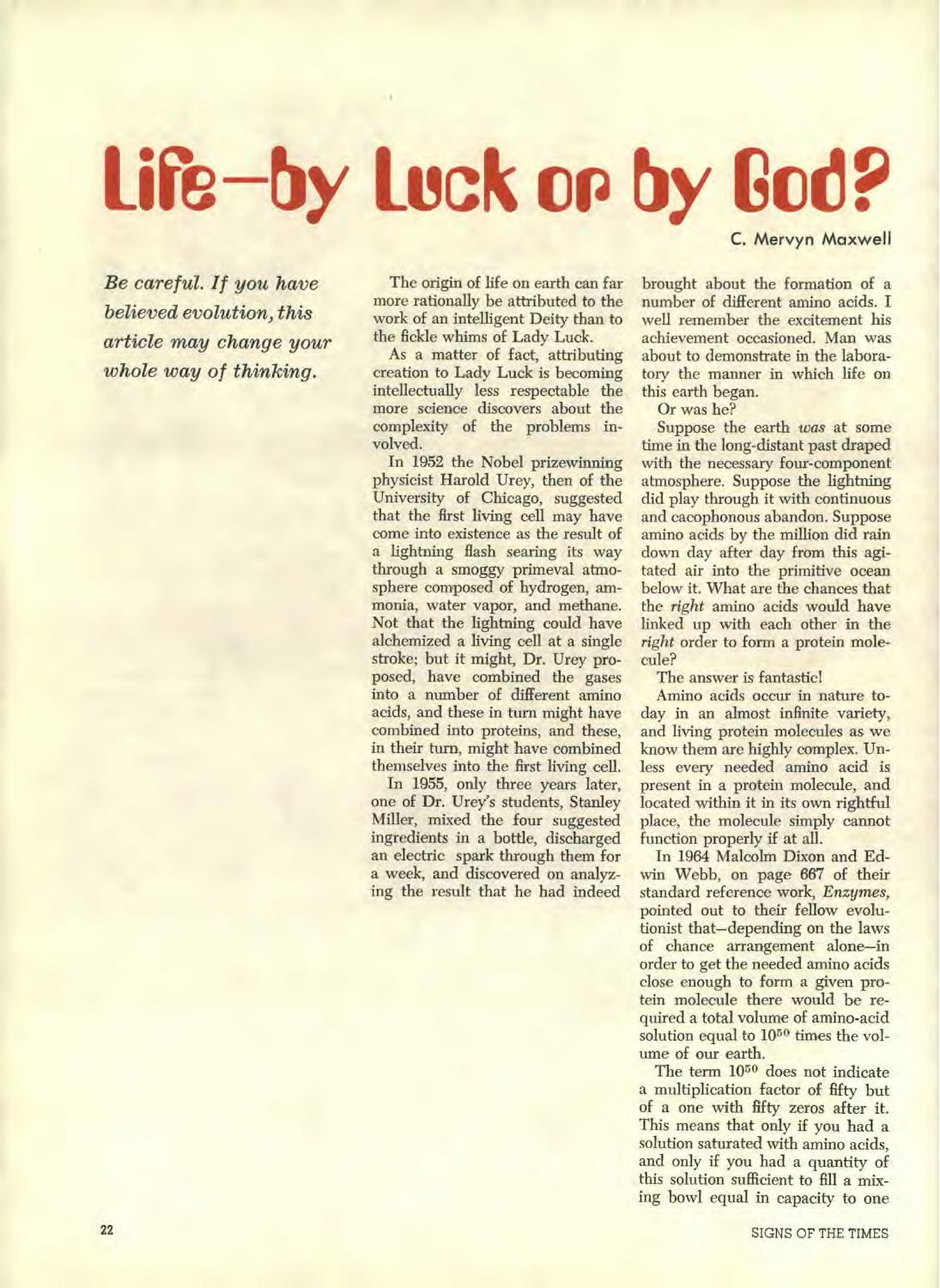

**An electric spark in a bottle of gas? Did life begin like this?** 

*Have you been told it takes "blind faith" to believe that God created life on earth? Have you heard that scientists have already created life in a test tube?* 

*Read here what really happened in that test tube, and the enormous odds against life's beginning by itself. Then decide whether it is the Christian or the evolutionist whose faith is blind.* 



hundred quadrillion nonillion times the volume of our entire planet, could you hope that somewhere **far**  away in so incomprehensibly immense a **volume** would the correct association of amino acids take place to form a single protein molecule!

But we are dealing with the chance origin of a very simple protein. What are the odds in favor of the formation of a larger protein molecule such as hemoglobin? ( Hemoglobin is what makes blood red. )

S. W. Fox and **J. F.** Foster have worked this out for us in their *Introduction to Protein Chemistry,*  page 279, and my colleague Dr. Dwain Ford has checked their calculations and verified them for us. They have shown that only *after*  the necessary amino acids had come together to form random protein molecules by the process described above, and only *after* these protein molecules had been formed in such a quantity that they filled a volume  $10^{512}$  times the volume of our entire known universe (that is, **1 with 512**  zeros after it times the volume of our *entire known universe)* packed solid, protein molecule **to protein**  molecule, could we reasonably expect that just one hemoglobin **mole**cule might form itself by luck alone!

If the mathematical improbability of such an event leaves us gasping, let me add that the **problem is even more astonishing than this. In order for a hemoglobin molecule to**  *live,* every one of the **508 amino acids in it must be what biochemists call "left-handed" amino acids. By the laws of chance it could take a vast number of solid universes filled with** *nothing but hemoglobin molecules* **before one molecule would occur that happened to have the required perfect lineup of 508 "left-handed" amino acids.** 

**And, of course, a living cell is**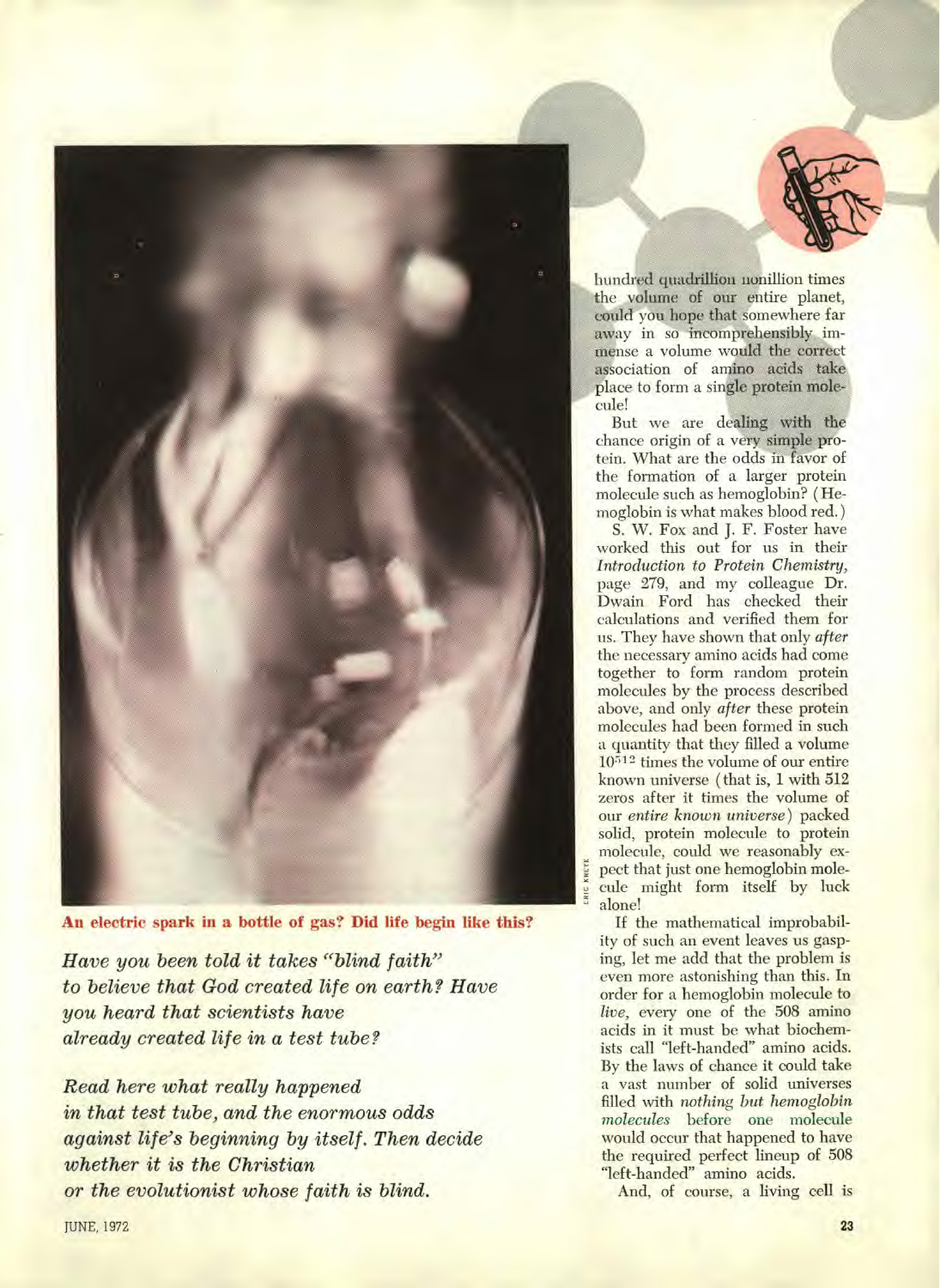

**composed of many hundreds, even thousands, of different protein molecules—all of which would have to come together into very close proximity if a living cell were to evolve out of them on its own just by chance. With each correct molecule occurring only once in an incomprehensible number of universes, just what really are the odds that enough of them would be found within the tiny space necessary for them to locate each other and link up to form a living cell?** 

**The answer to all intents and purposes is none. None at all.** 

**And yet the evolutionary hypothesis asks men of the twentieth century to believe that it did happen. Indeed, it asks us to believe that it happened, with a little bit of luck, right here on our tiny little earth; or rather, that it happened in the relatively shallow layer of moisture that wets a portion of our little earth's surface.** 



**Here, surely, is "blind faith"! Here indeed is a "leap in the dark."** 

**How different is the way the Lord works. He asks us to let nature "tell it like it is," and then, on the basis of the most obvious evidence and guided by His inspired revelation in Scripture, to recognize that our earth and the life upon it are the result of the working of an infinitely powerful and intelligent Person. Heaven and earth declare the glory of God. Even the wild daisy, not to speak of the latest All-American rose; even the common earthworm, not to speak of the Arabian horse; even the robin on the lawn, not to speak of the bird of paradise; even, we may say, the stray feather of an untidy English sparrow, not to speak of the plume of a courting peacock—all these and many, many more declare with convincing finality, "The hand that made'us is divine."** 

**Darwinian evolution in its various forms may have served the relatively uninformed science of the Victorian era in which it first evolved, but now we live amidst the scientific advances of the twentieth century with their breathtaking discoveries of the incomprehensible complexity of everything about us. The time has come for all to give God the glory He deserves. Scientists should be the first —and some of them are among the most prominent—to acknowledge the agency of God in His created works.** 

**Instead of our assuming the mathematically bankrupt theory of evolution, how much more astute it is to accept the uniquely inspired account of creation contained in the Bible!** 

**The Bible says that when God made our earth and prepared it for the human race, He proceeded in an orderly manner toward His predetermined goal.** 

- **"In the beginning God created the heaven and the earth. . . .**
- **"And God said, Let there be light: and there was light. . . .**
- **"And God said, Let the earth bring forth grass, the herb yielding seed, and the fruit tree yielding fruit after his kind, whose seed is in itself, upon the earth: and it was so. . . .**
- **"And God said, Let the earth bring forth the living after his kind,** 
	- **cattle, and creeping things, and beast of the earth after his kind: and it was so. . . .**
- **"And God said, Let Us make man in Our image, after Our likeness. . . .**
- **"So God created man in His own image, in the image of God created He him; male and female created He them. . . .**
- **"And God saw everything that He had made, and, behold, it was very good."**

**Genesis 1.** 

**It is a great story of a great and wonderful God. In its magnificent simplicity and simple magnificence it has no parallel in all literature. It cannot possibly be a version of the creation myth written by the ancient Babylonians, as some ill-informed journalists have supposed. In** *that* **bizarre account, discovered in recent times recorded in cuneiform letters on hardened clay tablets, Marduk made man out of the mangled corpses of his enemies and made him to be his slave.** 

**The God of the Bible, our loving heavenly Father, made man to be His son. "Adam," the Bible says,**  "**was the son of God." Luke 3:38.** 

**Today this God of the Bible invites us to believe that it was He who made the earth and us who live in it. He asks us, also, to believe that He raised Jesus from the dead.**